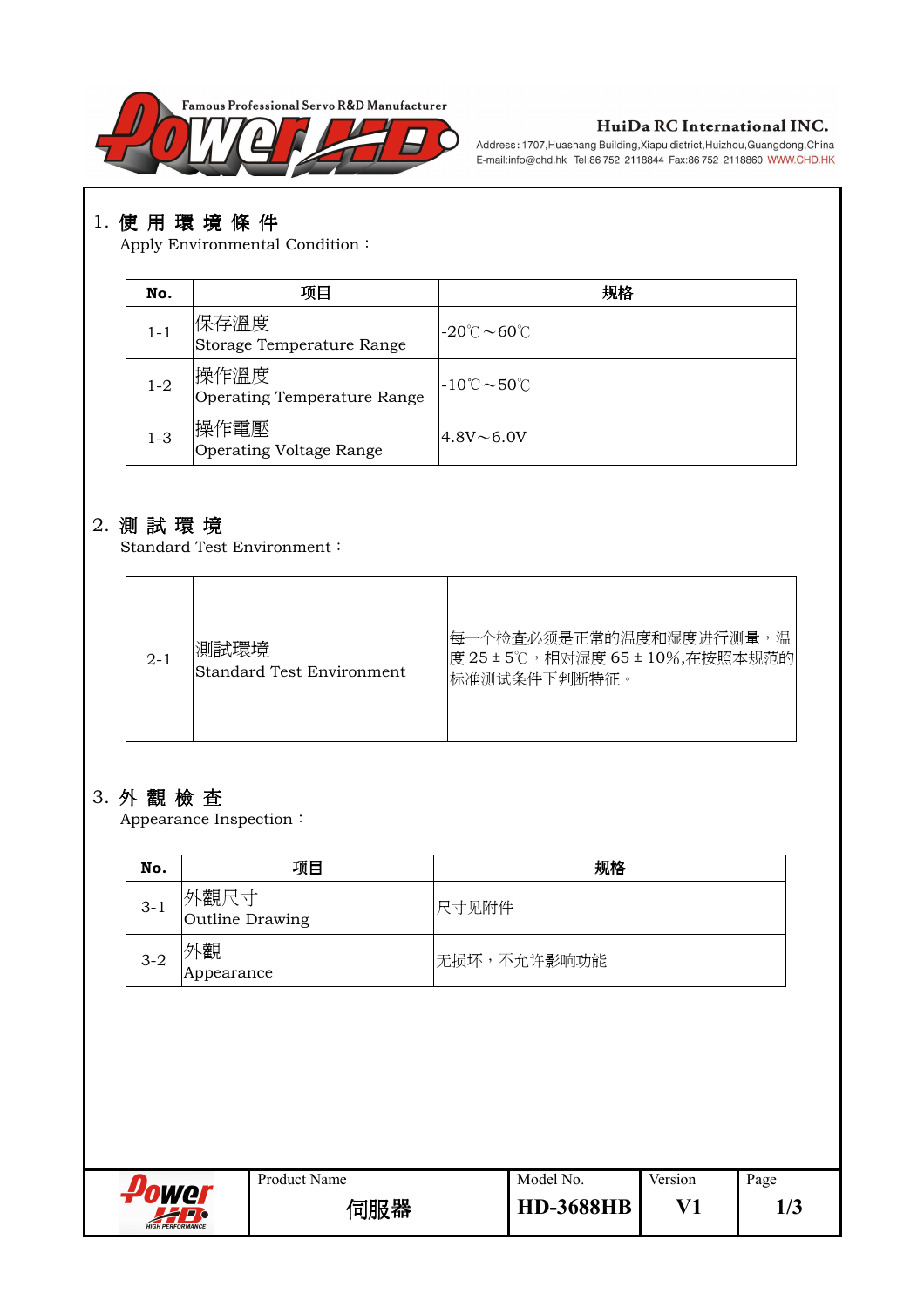# 4. 電氣特性

Electrical Specification (Function of the Performance) $\colon$ 

| No.     | 项目                                   | <b>4.8V</b>                   | 6.0V                          |
|---------|--------------------------------------|-------------------------------|-------------------------------|
| $4 - 1$ | 空載轉速<br>Operating speed (at no load) | $0.08 \text{ sec}/60^{\circ}$ | $0.07 \text{ sec}/60^{\circ}$ |
| $4 - 2$ | 空載電流<br>Running current (at no load) | $200 \text{ mA}$              | $220 \text{ mA}$              |
| $4 - 3$ | 停止扭力<br>Stall torque (at locked)     | $2.3$ kg-cm                   | 2.8<br>kg-cm                  |
| $4 - 4$ | 停止電流<br>Stall current (at locked)    | $1000 \text{ mA}$             | 1300 mA                       |
| $4 - 5$ | 待機電流<br>Idle current (at stopped)    | 4 mA                          | $5 \text{ mA}$                |

注:项目4-2 定义平均值时,伺服器无负荷运行

## 5. 機械特性

Mechanical Specification :

| No.     | 项目                                | 规格                           |
|---------|-----------------------------------|------------------------------|
| $5 - 1$ | 外觀尺寸<br><b>Overall Dimensions</b> | 见图纸                          |
| $5-2$   | 機構極限角度<br>Limit angle             | $180^{\circ}$ ± $10^{\circ}$ |
| $5-3$   | 重量<br>Weight                      | $25 \pm 1$ g                 |
| $5-4$   | 導線規格<br>Connector wire gauge      | $#26$ PVC                    |
| $5-5$   | 導線長度<br>Connector wire length     | $150 \pm 5$ mm               |
| $5-6$   | 舵片規格<br>Horn gear spline          | $25T/\phi$ 5.77              |
| $5 - 7$ | 舵片種類<br>Horn type                 | 十字, 圆盘, 星型, 条型               |
| $5-8$   | 減速比<br>Reduction ratio            | 1/160                        |

**Power** Product Name Model No. Version Page 伺服器 **HD-3688HB V1 2/3**